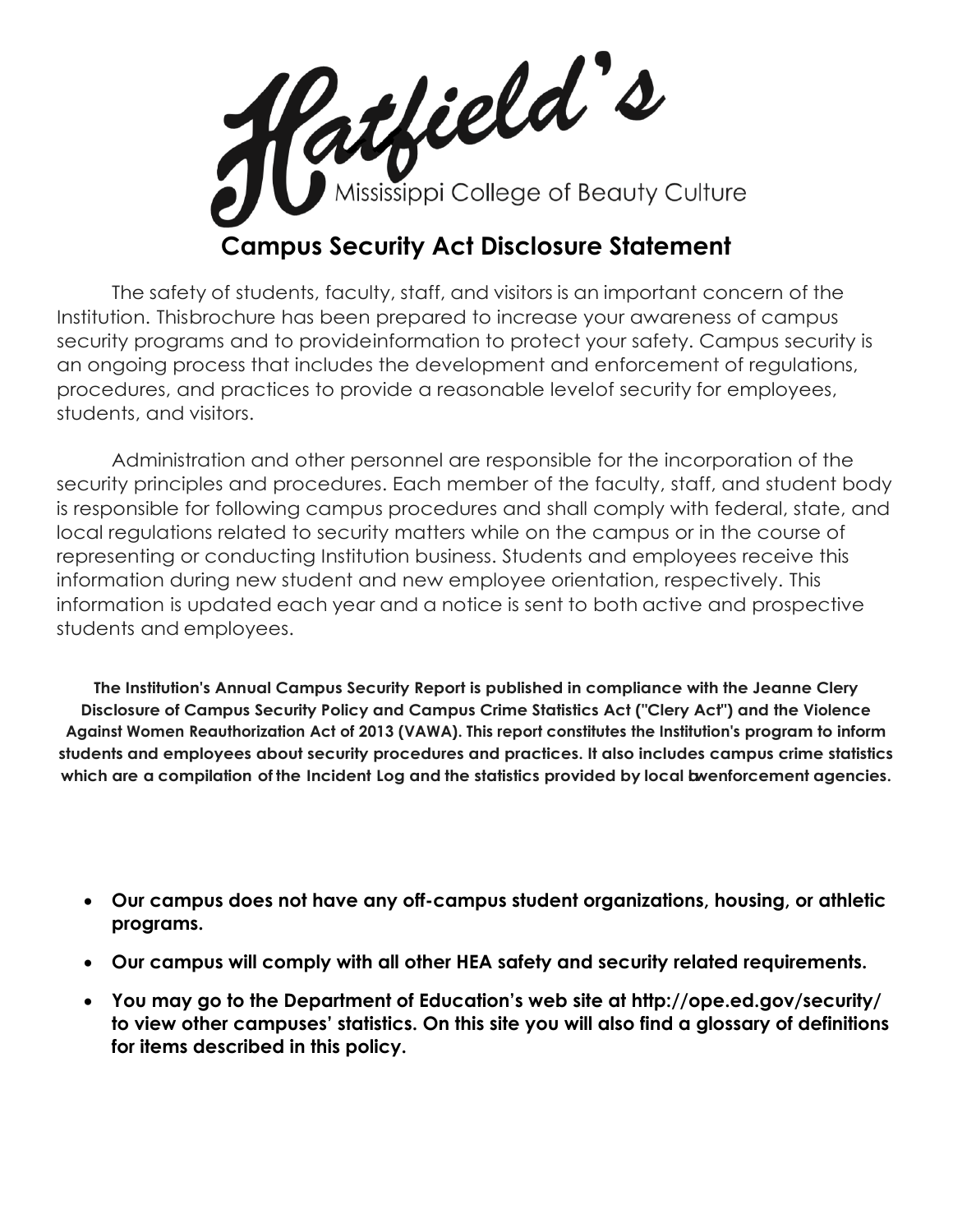**The following criminal offenses, published each year and must be report no later than October 1 of eachyear, include any crime statistics that occurred on campus during the previous three calendar year periods.**

| <b>Updated October 2021</b>                                          |                |                |                     |  |  |  |
|----------------------------------------------------------------------|----------------|----------------|---------------------|--|--|--|
| <b>Primary Crimes</b>                                                | 2019           | 2020           | 2021                |  |  |  |
| Criminal Homicide                                                    |                |                |                     |  |  |  |
| **Including but not limited to:                                      |                |                |                     |  |  |  |
| Murder/Non-Negligent Manslaughter                                    | 0              | $\mathbf 0$    | 0                   |  |  |  |
| Negligent Manslaughter                                               | $\overline{O}$ | $\overline{0}$ | $\mathbf 0$         |  |  |  |
|                                                                      |                |                |                     |  |  |  |
| Sex Offenses                                                         |                |                |                     |  |  |  |
| **Including but not limited to:                                      |                |                |                     |  |  |  |
| Rape                                                                 | 0              | 0              | 0                   |  |  |  |
| Fondling                                                             | 0              | 0              | 0                   |  |  |  |
| Incest                                                               | $\overline{O}$ | $\overline{O}$ | $\mathsf O$         |  |  |  |
| Statutory Rape                                                       | 0              | 0              | $\mathbf 0$         |  |  |  |
|                                                                      |                |                |                     |  |  |  |
| Robbery                                                              | 0              | 0              | 0                   |  |  |  |
| Aggravated Assault                                                   | $\overline{O}$ | $\mathbf 0$    | $\overline{O}$      |  |  |  |
| Burglary / B&E                                                       | $\overline{O}$ | $\overline{O}$ | $\mathbf 0$         |  |  |  |
| Motor Vehicle Theft                                                  | $\mathbf 0$    | 0              | $\mathsf{O}\xspace$ |  |  |  |
| Arson                                                                | $\Omega$       | $\Omega$       | $\Omega$            |  |  |  |
|                                                                      |                |                |                     |  |  |  |
| <b>Hate Crimes</b>                                                   | 2019           | 2020           | 2021                |  |  |  |
| Larceny-Theft                                                        | 0              | 0              | 0                   |  |  |  |
| Simple Assault                                                       | 0              | $\overline{0}$ | $\mathsf O$         |  |  |  |
| Intimidation                                                         | $\mathbf 0$    | $\mathbf 0$    | $\mathbf 0$         |  |  |  |
| Destruction/Damage/Vandalism                                         | 0              | 0              | 0                   |  |  |  |
|                                                                      |                |                |                     |  |  |  |
| $1/2 - 1$<br>$A = 2.2 - 1141$<br>$A - I$ / $I$ $A$ $M$ $A$ $\lambda$ | <b>0010</b>    |                |                     |  |  |  |

# **Report Distribution Date:**

| <b>Violence Against Women Act (VAWA)</b> | 2019 | 2020 | 2021 |
|------------------------------------------|------|------|------|
| <b>Dating Violence</b>                   |      |      |      |
| Domestic Violence                        |      |      |      |
| Stalkina                                 |      |      |      |

| <b>Arrests</b>                     | 2019 | 2020 | 2021 |
|------------------------------------|------|------|------|
| Liquor Law Violation Arrests       |      |      |      |
| Drug Law Violation Arrests         |      |      |      |
| Illegal Weapons Possession Arrests |      |      |      |

# **CRIME DEFINITIONS**

Murder and Non-negligent Manslaughter: The willful (non-negligent) killing of one human being by another.

Negligent Manslaughter: The killing of another person through gross negligence.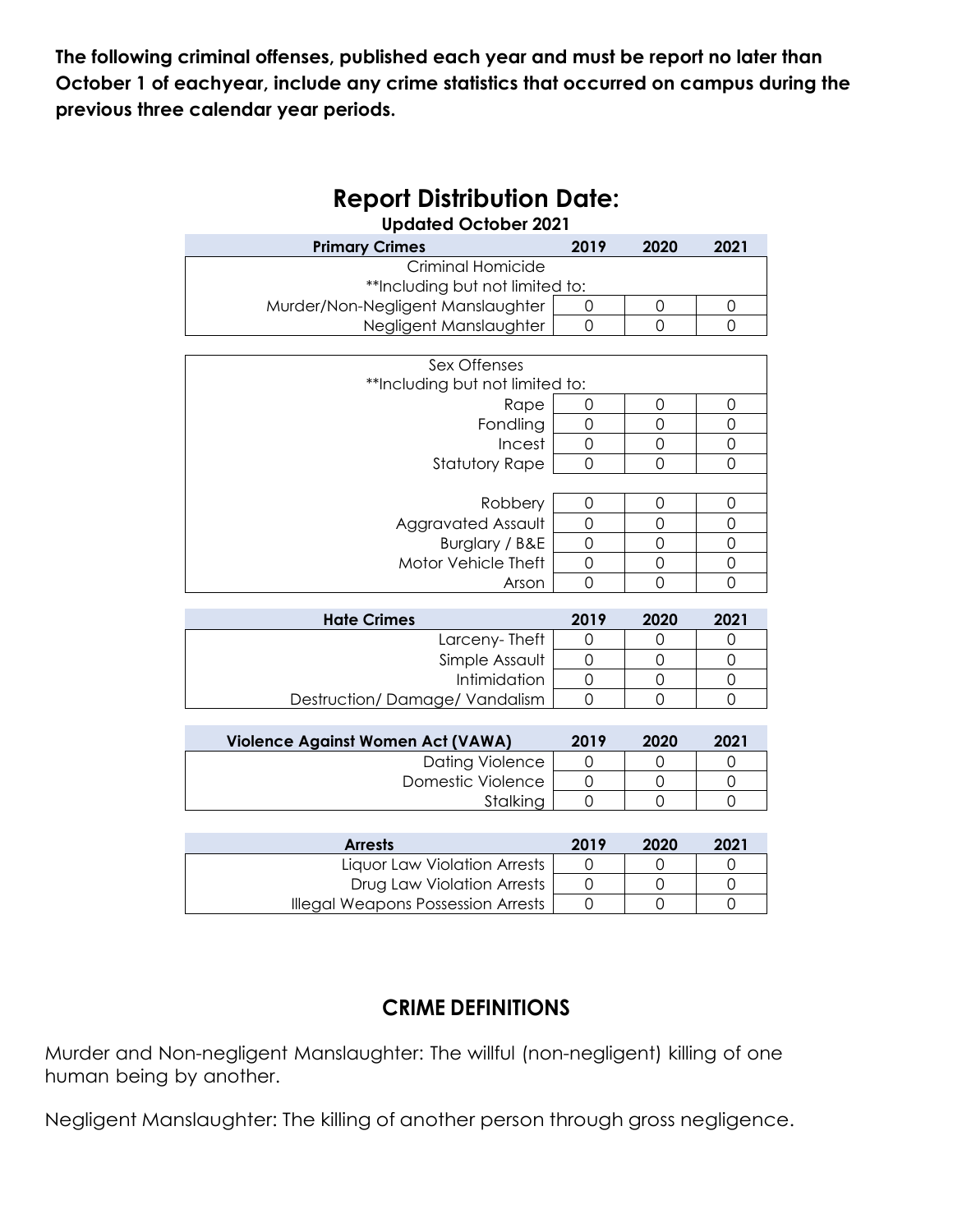Sex Offenses: Any sexual act directed against another person, without the consent of the victim, including instances where the victim is incapable of giving consent.

- a. Rape The penetration, no matter how slight, of the vagina or anus with any body part or object, or oral penetration by a sexorgan of another person, without the consent of the victim.
- b. Fondling The touching of the private body parts of another person for the purpose of sexual gratification, without the consent of the victim, including instances where the victim is incapable of giving consent because of his/her age or because of his/her temporary or permanent mental incapacity.
- c. Incest—Sexual intercourse between persons who are related to each other within the degrees wherein marriage is prohibited by law.
- d. Statutory Rape—Sexual intercourse with a person who is under the statutory age of consent.

Robbery: The taking or attempting to take anything of value from the care, custody, or control of a person or persons by force or threat offorce or violence and/or by putting the victim in fear.

Aggravated Assault: An unlawful attack by one person upon another for the purpose of inflicting severe or aggravated bodily injury. This typeof assault usually is accompanied by the use of a weapon or by means likely to produce death or great bodily harm. (It is not necessary that injury result from an aggravated assault when a gun, knife, or other weapon is used which could and probably would result in serious personal injury if the crime were successfully completed.)

Burglary (B&E): The unlawful entry of a structure to commit a felony or a theft. For reporting purposes this definition includes: unlawful entrywith intent to commit a larceny or felony; breaking and entering with intent to commit a larceny; housebreaking; safecracking; and all attempts to commit any of the aforementioned.

Motor Vehicle Theft: The theft or attempted theft of a motor vehicle. (Classify as motor vehicle theft all cases where automobiles are taken by persons not having lawful access even though the vehicles are later abandoned—including joyriding.)

Arson: Any willful or malicious burning or attempt to burn, with or without intent to defraud, a dwelling house, public building, motor vehicleor aircraft, personal property of another, etc.

Hate Crimes: A hate crime is defined as any crime that manifests evidence that a victim was selected because of his/her actual or perceived race; gender; gender identity; religion; sexual orientation; ethnicity; national origin or disability.

- a. Larceny-Theft (Except Motor Vehicle Theft) The unlawful taking, carrying, leading, or riding away of property from the possession or constructive possession of another. Attempted larcenies are included. Embezzlement, confidence games, forgery, worthless checks, etc., are excluded.
- b. Simple Assault An unlawful physical attack by one person upon another where neither the offender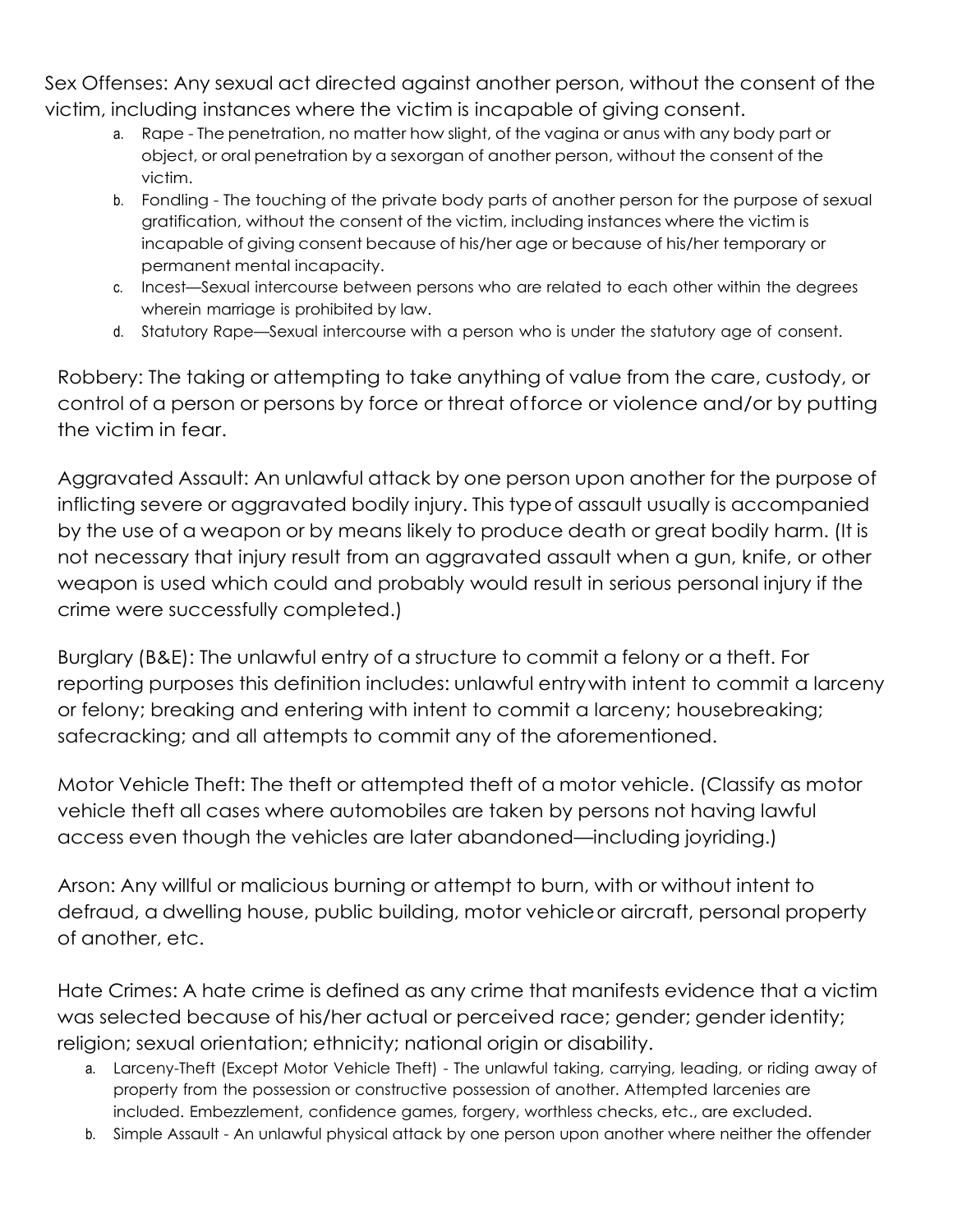displays a weapon, nor the victim suffers obvious severe or aggravated bodily injury involving apparent broken bones, loss of teeth, possible internal injury, severe laceration, or loss of consciousness.

- c. Intimidation To unlawfully place another person in reasonable fear of bodily harm through the use of threatening words and/orother conduct, but without displaying a weapon or subjecting the victim to actual physical attack.
- d. Destruction/Damage/Vandalism of Property To willfully or maliciously destroy, damage, deface, or otherwise injure real orpersonal property without the consent of the owner or the person having custody or control of it.

Liquor Law Violations: The violation of State or local laws or ordinances prohibiting the manufacture, sale, purchase, transportation,possession, or use of alcoholic beverages, not including driving under the influence and drunkenness.

Drug Abuse Violations: The violation of laws prohibiting the production, distribution, and/or use of certain controlled substances and theequipment or devices utilized in their preparation and/or use. The unlawful cultivation, manufacture, distribution, sale, purchase, use, possession, transportation, or importation of any controlled drug or narcotic substance. Arrests for violations of State and local laws, specifically those relating to the unlawful possession, sale, use, growing, manufacturing, and making of narcotic drugs.

Illegal Weapons (Carrying, Possessing, Etc.): The violation of laws or ordinances prohibiting the manufacture, sale, purchase, transportation, possession, concealment, or use of firearms, cutting instruments, explosives, incendiary devices, or other deadly weapons.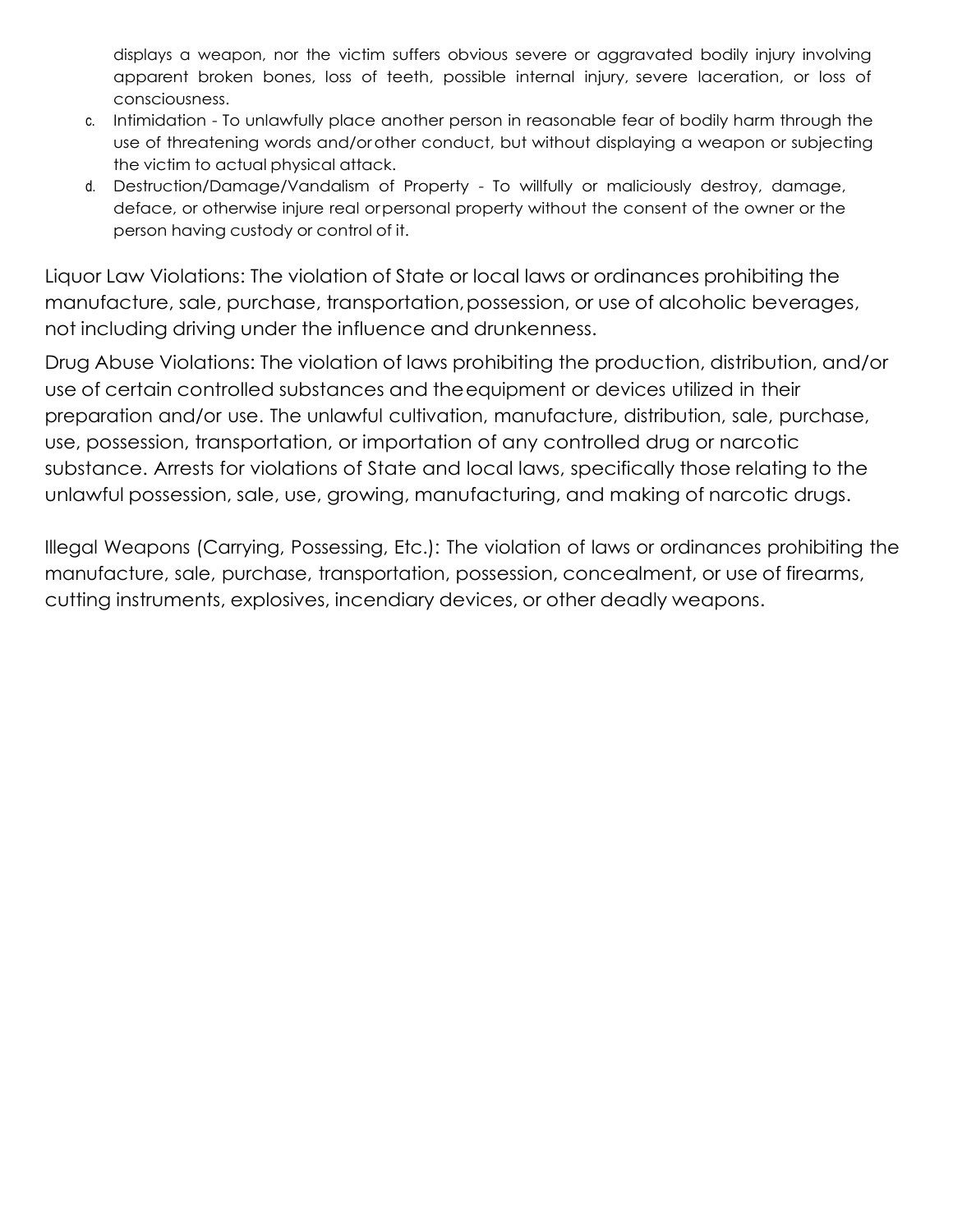## **Crimes Against Women – Definitions of**

On March 7, 2013, President Obama signed the Violence Against Women Reauthorization Act of 2013 (VAWA) (Pub. Law 113-4). The HEA defines the new crime categories of domestic violence, dating violence,and stalking in accordance with section 40002(a) of the Violence Against Women Act of 1994 as follows:

"Domestic violence" means a "felony or misdemeanor crime of violence committed by—

- A current or former spouse or intimate partner of the victim
- A person with whom the victim shares a child in common.
- A person who is cohabitating with or has cohabitated with the victim as a spouse or intimatepartner.
- A person similarly situated to a spouse of the victim under the domestic or family violence lawsof the jurisdiction receiving grant monies [under the VAWA]
- Any other person against an adult or youth victim who is protected from that person's acts underthe domestic or family violence laws of the jurisdiction."

"Dating violence" means "violence committed by a person –

- Who is or has been in a social relationship of a romantic or intimate nature with the victim; and
- Where the existence of such a relationship shall be determined based on a consideration of thefollowing factors:
	- o The length of the relationship;
	- o The type of the relationship; and
	- o The frequency of interactions between the people involved in the relationship."

"Stalking" *Criminal activity consisting of the repeated following and harassing of another person.* **Stalking is a distinctive form of criminal activity composed of a series of actions that taken individually might constitute legal behavior. For example, sending flowers, writing love notes, and waiting for someone outside her place of work are actions that, on their own, are not criminal. When these actions are coupled with intent to instill fear or injury, however, they may constitute a pattern of behavior that is illegal. Anti-stalking laws are gender neutral.**

Engaging in a course of conduct directed at a specific person that would cause a reasonable person to –

- Fear for his or her safety or the safety of others; or
- Suffer substantial emotional distress."

**The following are links to worldwide programs that will assist in the awareness, education and prevention of sex offenses and other intimate partner violence:**

<http://www.cdc.gov/violenceprevention/sexualviolence/prevention.html>

<http://www.nsvrc.org/publications/chiId-sexual-abuse-prevention-information-packet>

http://www.jrsa.org/dvsa-drc/contacts.shtml#state

http://www.jrsa.org/dvsa-drc/national-summary.shtml

http://www.nsvrc.org/organizatio ns/sexual-violence-specific-organization

http://clerycenter.org/referrals-sexual-assault-and-rape-state

# **Crimes Against Women – Definitions of**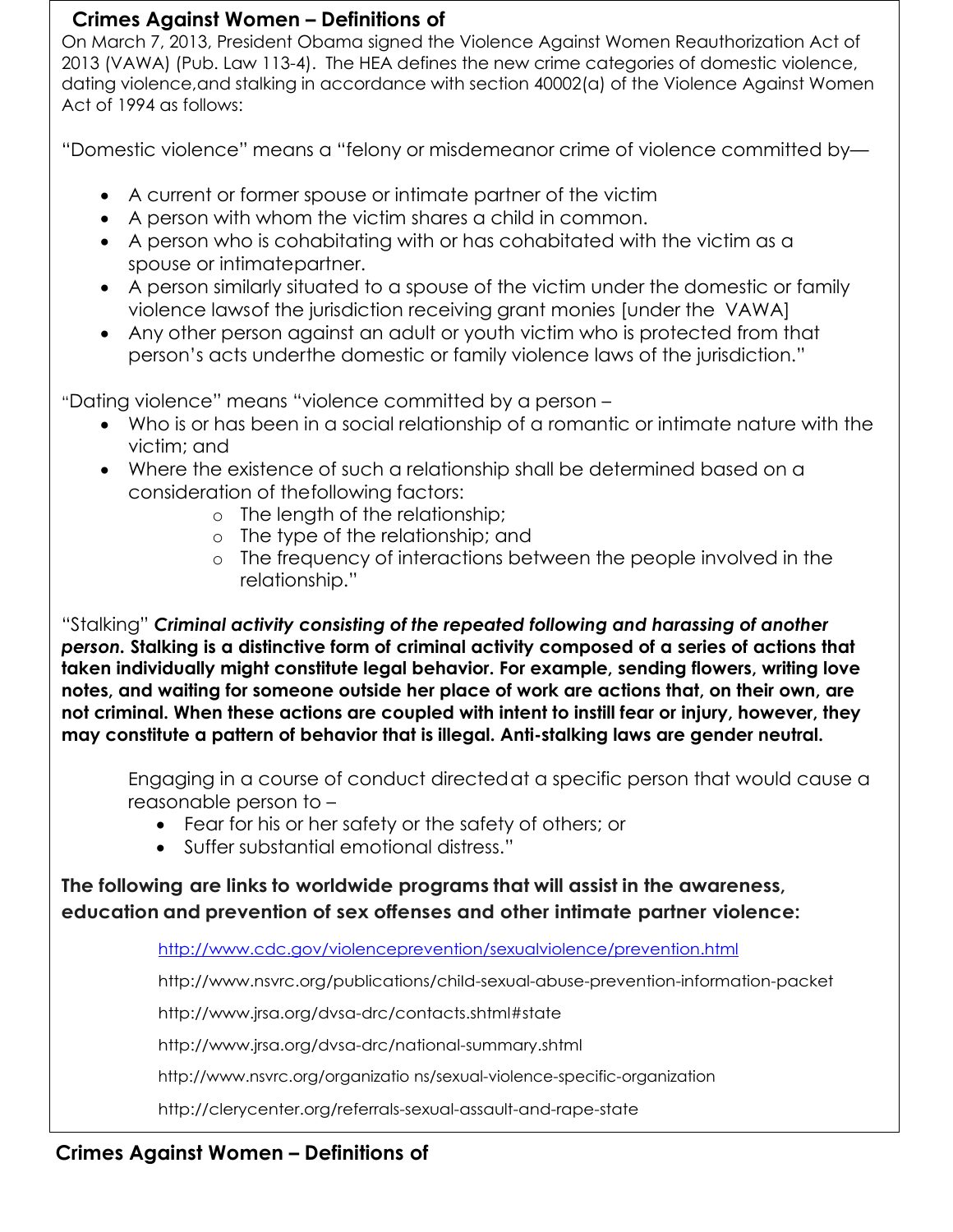# *STUDENT ASSISTANCE SERVICES*

# **Personal Counseling Referrals**

The school director will act as the referral agent for student seeking assistance for emotional or personal counseling services.

#### Emergency Warnings

It is the policy of Hatfield's Mississippi College of Beauty Culture to provide all constituents, including the public, with timely and accurate information regarding any emergency situation that occurs on or around the campus. Rapid and timely communication of information to the college public during emergency situations is critical. In addition, accurate and timely communication from both staff and students to incident response personnel is required for adequate response to emergency incidents. The effectiveness of this alert system depends to a large extent on the validity and accuracy of the emergency contact information on file. The institution encourages students, faculty, and staff to ensure that their contact information is continuously up to date.

Timely warnings will be issued in response to certain crimes. Examples of these crimes are, but not limited to, robbery, burglary, arson, sex offenses and murder. Any threat to the health or safetyof employees or students will be followed by immediate notification. We will use our best judgment in confirming an emergency or dangerous situation, determining the necessary content of the notification, and without delay, initiate the notification system described below. Notification will be initiated only if it is determined that notification will not compromise the safety of or the ability to assista victim or respond to an emergency. Timely warnings of these crimes will be distributed to the entire campus.

The Institution can send alerts via any combination of email, text message, telephone call, and voicemail, depending on the contact information that each member of the campus communityhas provided. The institution will choose the mode of notification best suited for dealing with the issue at hand.

Certain emergencies or situations could require that the larger community be notified as well. This notification will be distributed by various means to the area of the community that could beaffected. The same care and procedures will be followed as those stated above for the campuscommunity.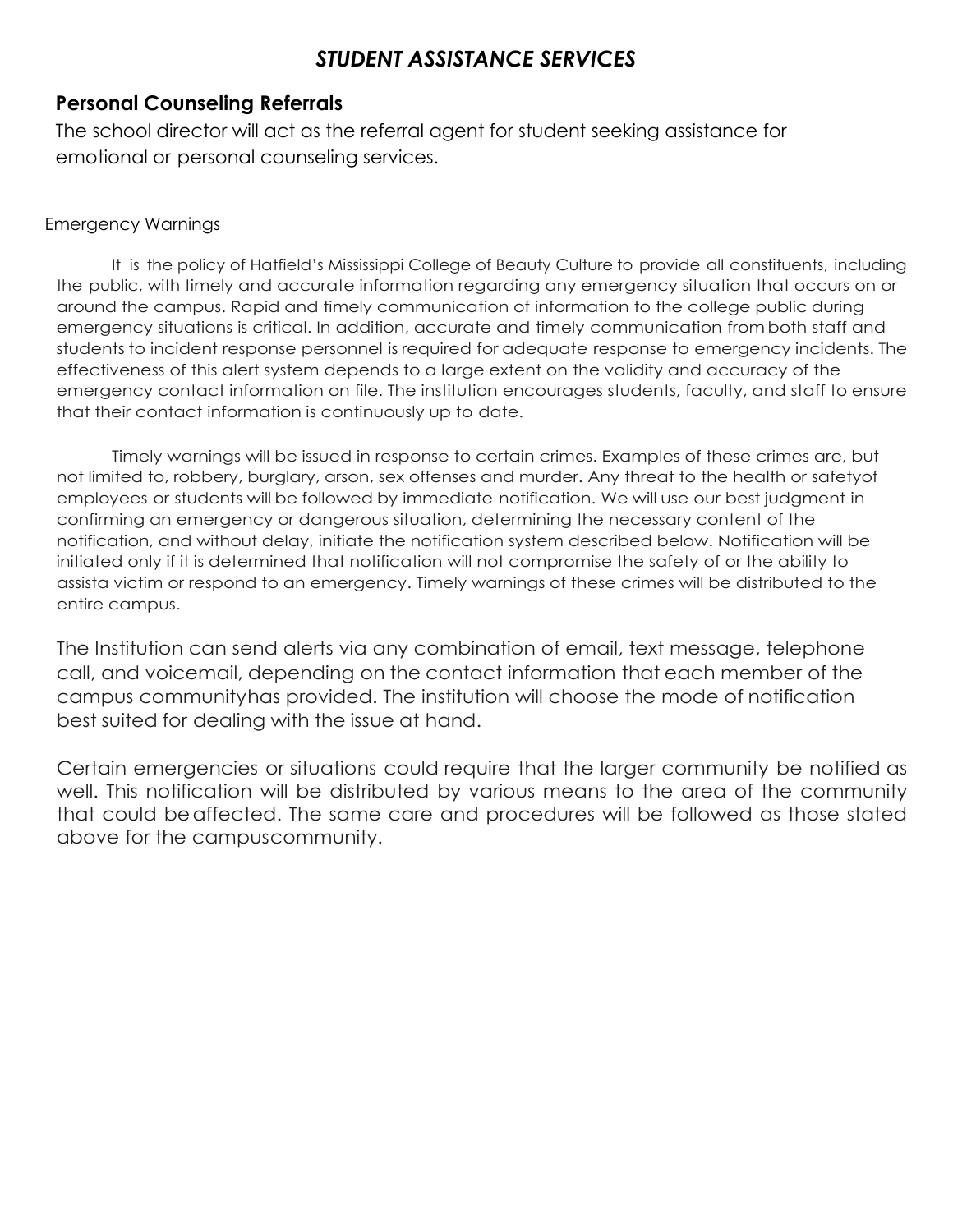### **GENERAL INFORMATION**

- 1. This institution does not employ campus security personnel but encourages both its employees and students to immediately report suspected criminal activity or other emergencies to the nearest available campus security officer, institutional official and/or in the event of emergency to directly contact local law enforcement or other emergency response agencies by dialing (911).
- 2. All students and employees are required to report any crime or emergency to their institutional official promptly. If a student or employee wishes to report a crime on a voluntary or confidential basis, the institutional official will be prepared to record and report the crime, but not the name of the informant. The student or employee may, in order to maintain confidentiality, submit the information in writing to his/her institutional official without signature. If the student wishes not to maintain confidentiality, the student will contact his/her teacher or school official who in turn will contact the nearest supervisor to report criminal actions or emergencies to the appropriate agency by calling (911).
- 3. Only students, employees and other parties having business with this institution should be on institutional property. Staff, faculty, and students, entering the premises must have and display at all times an issued MCBC identification name tag. All clients and prospect students must sign in at the entrance and identy their purpose of visit. When the school closes for the night, the school's official or supervisor will inspect each room to see that it is empty and then set the alarms on each floor and then lock downthe campus. Other individuals present on institutional property at any time without the express permission of the appropriate institutional official(s) shall be viewed as trespassing and may as such be subject to a fine and/or arrest. In addition, students and employees present on institutional property during periods of non-operation without the express permission of the appropriate institutional official(s)shall also be viewed as trespassing and may also be subject to a fine and/or arrest.
- 4. Current policies concerning campus law enforcement are as follows:

Institution's officials have no powers of arrest other than the Citizens Arrest Law and are required in the event of a crime or emergency to call the correct agency or dial (911) for the police and emergency services. The Citizens Arrest Law will be invoked only as a last resort, and after all other possibilities have been explored.

Employees shall contact their immediate or nearest ranking supervisor to report any criminal action or emergency to the appropriate agency by calling (911). If possible, in the interim, institutional official shall attempt to non-violently deal with the crime or emergency with the appropriate agency on campus. Individual discretion must be used, as undue risk should not be taken.

The institution currently has no procedures for encouraging or facilitating pastoral or professional counseling (mental health or otherwise), other than the student or employee is encouraged to seek such aid.

5. Students and staff are encouraged to exercise proper care in seeing to their own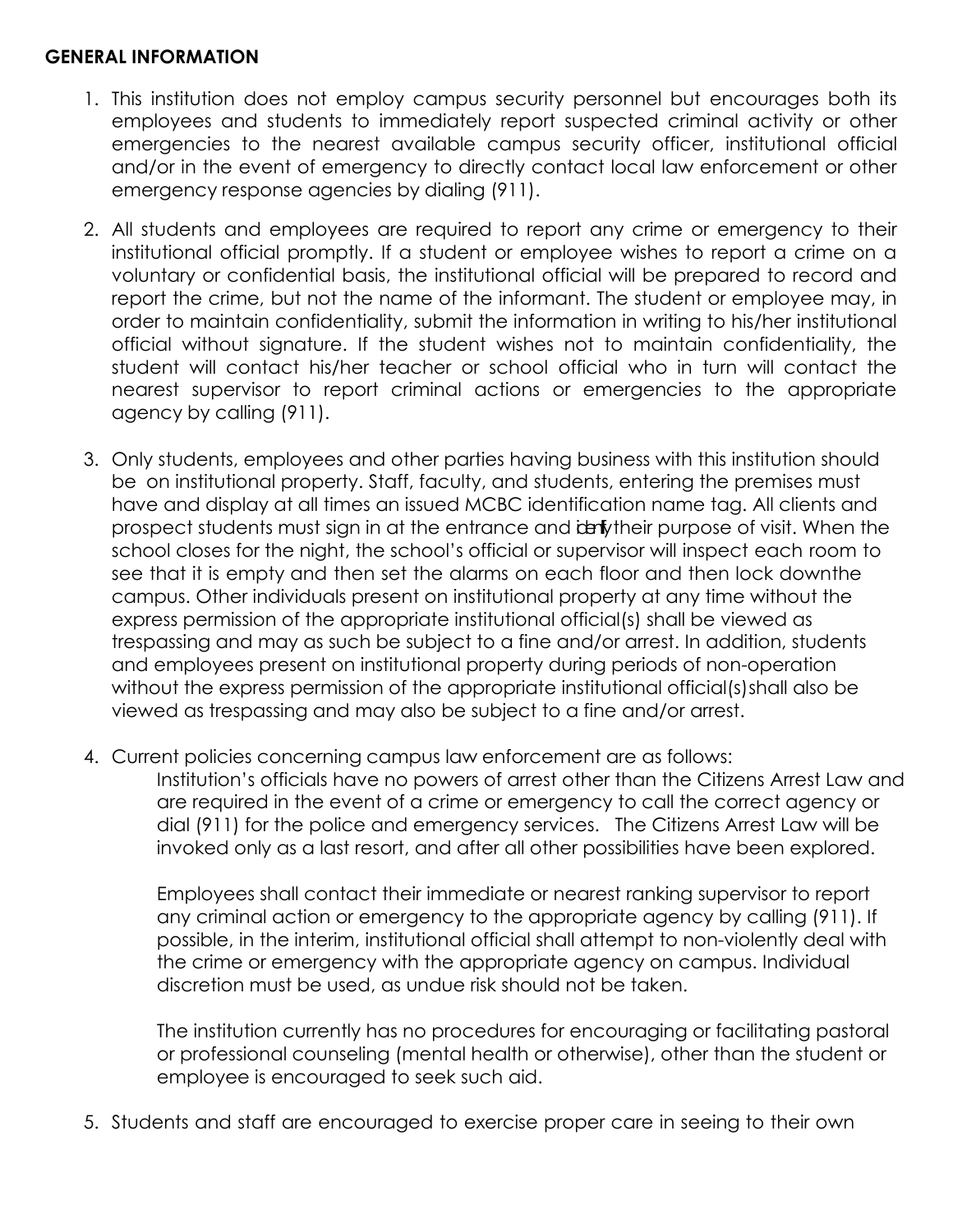personal safety and thesafety of others.

- Do not leave personal property in classrooms.
- Report to your institutional official, any suspicious persons.
- Always try to walk in groups outside the school premises.
- If you are waiting for a ride, wait within sight of other people.
- Employees (staff and faculty) will close and lock all doors, windows and blinds and turn offlights when leaving a room.
- The institution does not offer regularly scheduled crime awareness or prevention programs other than orientation where all the institution's policies and regulations are properly disclosed to prospective students. All information is available upon request.
- Information regarding any crimes committed on the campus will be available and posted in a conspicuous place within two (2) business days after the reporting of the crime and be available for sixty (60) business days during normal business hours, unless the disclosure is prohibited by law, would jeopardize the confidentiality of the victim, or an ongoing criminal investigation, the safety of an individual, cause a suspect to flee evade detection: or result in the destruction of evidence. Once the reason for the lack of disclosure is no longer in force, the institution must disclose the information. If there is a request for information that is older than sixty 60 days, that it to intust be made available within two (2) business days of the request.
- 6. Incidents should be recorded in the Institutions Crime Log located on campus in the President's Office. The log includes the date, time, location, incident reported, and disposition of incident. The report must be entered in the log with two (2) business days after it is reported to the school's official, unless that disclosure is prohibited by law, would endanger the confidentiality of the victim.
- 7. This institution does not permit the sale, possession, or consumption of alcoholic beverages on school property and adheres to and enforces all state underage-drinking laws.
- 8. The institution does not permit the possession, use or sale of illegal drugs by its employees and students and adheres to and enforces all state and Federal drug laws. The violations of these policies by students or employees may result in expulsion, termination and/or arrest.
- 9. Information concerning drug and alcohol abuse education program are posted at campus and is distributed annually to students and staff. *(Resources are available to students and staff members providing counseling and help on drug and alcohol abuse).*
- 10.Sexual assaults (criminal offences) on campus will be reported immediately to the institution's school director, who will report it to (911) or local police and file a police report. The person who was victimized will be encouraged to seek counseling at a rape crisis center and to maintain all physical evidence until such a time as that person can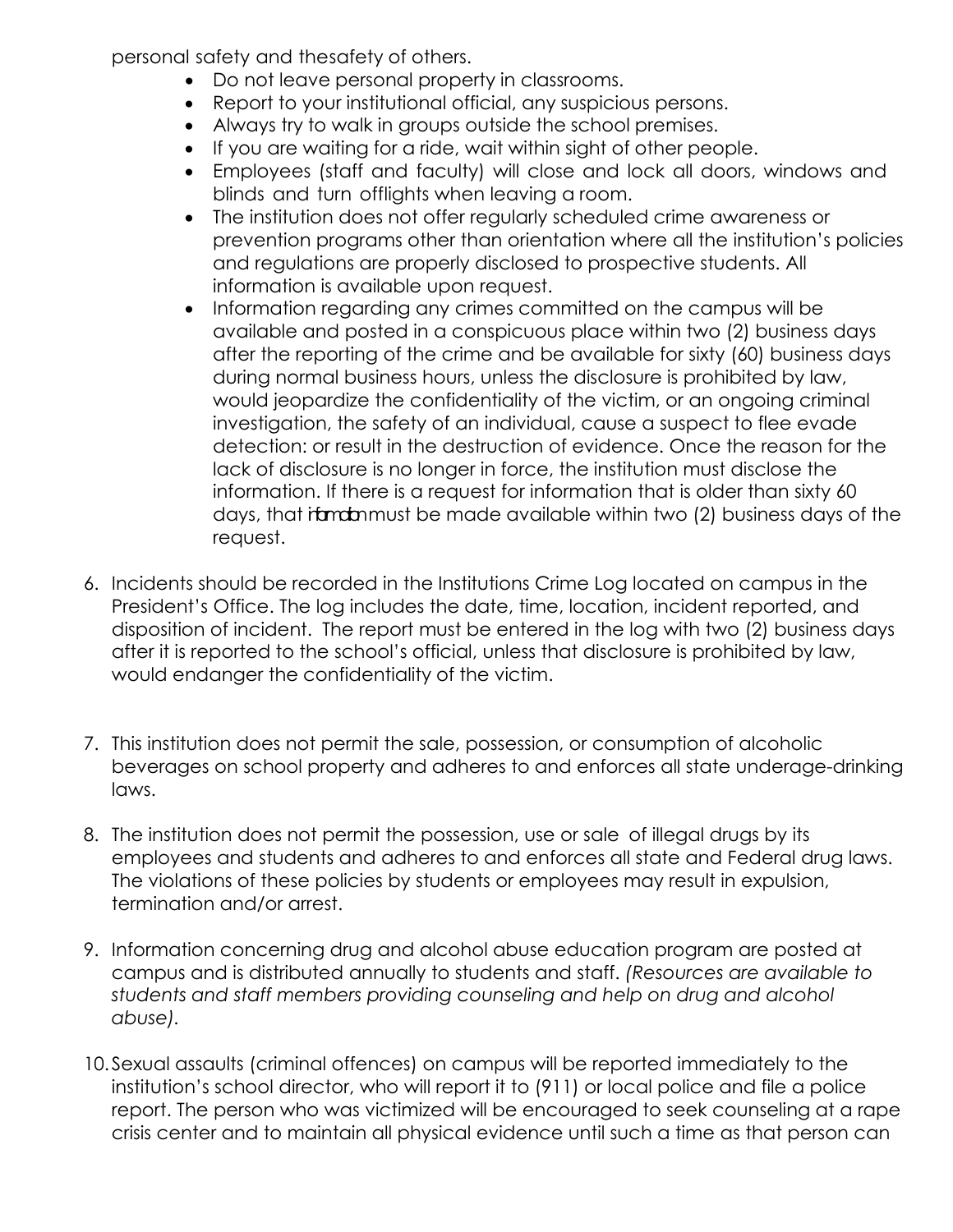be properly transported to a hospital or rape crisis centerfor proper treatment. This institution has zero tolerance of such assault; the violation of this policy by students or employees may result in suspension, while investigations are being followed, termination and/or arrest. More information covered under VAWA Act 2013. Rape is defined as unlawful sexual intercourse or any other sexual penetration of the vagina, anus, or mouth of another person, with or without force, by a sex organ, other body part, or foreign object, without the consent of the victim. Although the overwhelming majority of rape victims are women, a woman may be convicted of raping a man, a man may be convicted of raping a man, and a woman may be convicted of raping another woman.

- 11.On campus, disciplinary action in cases of alleged sexual assault will be based on the findings of the school director as well as the law enforcement agency investigating the facts pertaining to the crime and other mitigating circumstances. School suspension or expulsion may occur at any time of the investigation. These records are available upon request through the Director's office.
- 12.Information for crime victims about disciplinary proceedings. The institution will, upon written request, disclose to the alleged victim of any crime of violence, or a non-forcible sex offense, the results of any disciplinary proceedings conducted by the institution against a student who is the alleged perpetrator of such crime or offense. If the alleged victim is deceased as a result of the crime or offense, the information shall be provided, upon request to the next of kin of the alleged victim. This provision applies to any disciplinary proceeding conducted by the institution on or after August 14, 2009.
- 13.As part of the Crime Control and Law Enforcement Act of 1994, the institution is required to make the following link/information available to the campus community where information can be accessed regarding registered sex offenders. Link: <http://www.city-data.com/soz/soz-78613.html>

Students and employees should refer to the following person or agency when reporting or seeking help on a criminal incident. Please note that any emergency that requires immediate attention should not be waited uponto report to the school's Director but rather contact the appropriate agency by calling (911).

# *GENERAL EMERGENCY PROCEDURES*

#### **Who to Contact**

In the case of an emergency or immediate or perceived threat toward the students and/or employees, or immediate or perceived threat toward any other person on the school premises, the employee is authorized to make an emergency call to 911. Instructors (including student instructors) and/or staff members should remain in the room with their students if they are notified of a possible emergency. As soon as is reasonably possible, the Administration should be notified of the threat.

#### **Medical Attention**

Anything requiring more than minor attention is to be referred to the local hospital. Except in cases of severe illness or medical emergencies, students are considered mature enough to seek appropriate relief such as returning home, visiting the restroom, or seeking medical help.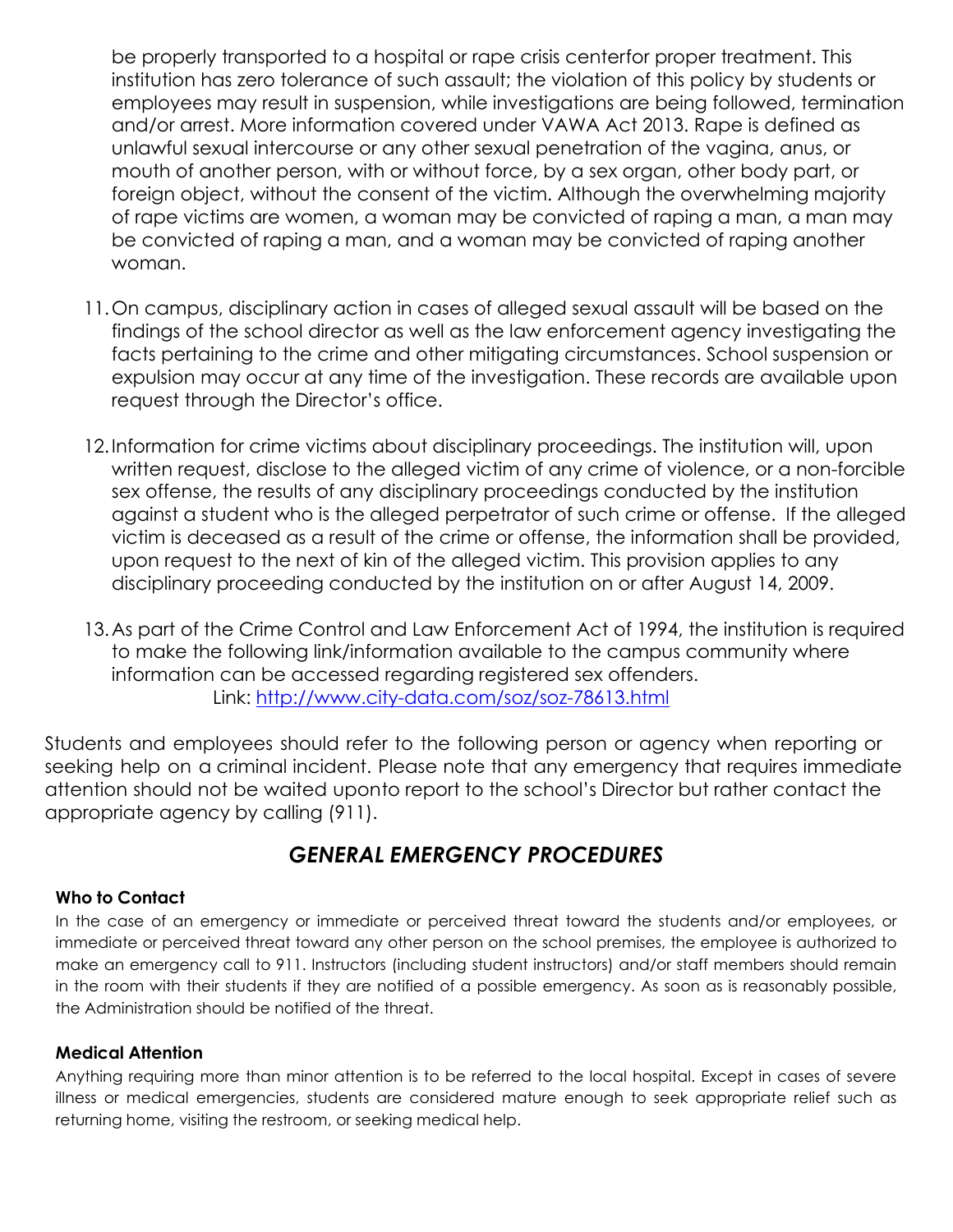# *PERSONAL RESPONSIBILITY FOR SAFETY*

No safety rule is a complete substitute for common sense, nor can safety rules be devised to cover every situation you experience. For these reasons, good judgment must be used in every situation. Each person is responsible for the following:

# **Individual Responsibility**

- Follow the approved practices and procedures or standards which apply, on any work you perform for theschool.
- Use only the appropriate protective equipment and devices.
- Use such equipment or devices whenever thehazard justifies their use or when so instructed by your supervisor.

It is the responsibility of everyone to make frequent inspections of tools and other equipment used to make suresuch tools and equipment are in good physical condition.

Report to your Director/Instructor any condition which might injure any person or damage any property. The hazard should also be pointed out to others exposed to it to correct or avoid it before an accident occurs.

If anyone observes another who is about to endanger themselves, another person, or property while at Hatfield's MCBC, they should intervene immediately in such a way as to not endanger themselves.

# **Anyone who suffers an injury during school shall promptly report such injury to the school Director/ Instructor no later than end of the period on the day in which the injury occurred.**

Every accident shall be investigated to determine the cause and the steps needed to prevent a recurrence. It shall be the responsibility of the Supervisor/Instructor to obtain the complete and detailed facts of the accidentas soon as possible after it occurs and to see that the required reports are made to the Administration.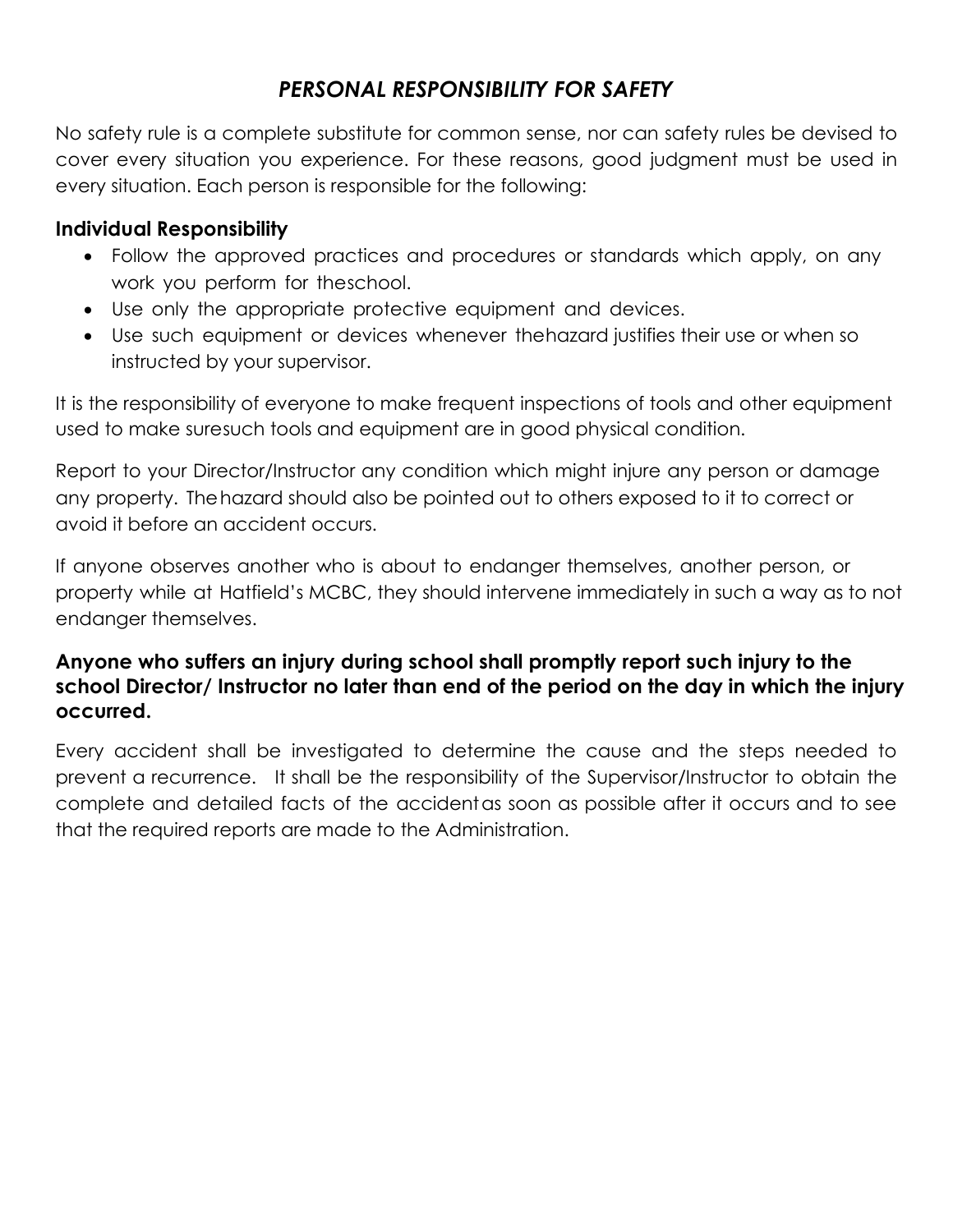# **Firearms**

Firearms, ammunition, explosives, or other weapons are prohibited on the school property.Exceptions to this policy are limited to the following instances:

• Department of Public Safety and other law enforcement agencies in performance of their normal dutiesmay carry firearms on School property and personal safety items such as Mace spray, pepper spray and stun guns may be kept put away in vehicle.

## **Good Housekeeping**

Good Housekeeping is essential to safe operation. It will result in fewer accidents and will reduce fire hazards. Oil and chemical spills should be cleaned up promptly to eliminate slipping and fire hazards. All work areas must be kept free of kit duffel bags, materials, extension cords, and other objects which create hazards. Cleaning up the area where you are working is part of the job. A job is not completed until the area is cleaned up.

## **Fire Prevention**

Everyone should exercise good judgment and conduct themselves in a manner that would prevent fires while onSchool property. No one should smoke in areas where "No Smoking" signs are posted, or where hazard from smoking exists. If a fire should occur, contact your school director/instructor immediately. Stay calm. If the fireis small, select the proper extinguisher and attack the fire (if this can be done safely).

The following chart describes the different types of fires normally encountered and the proper extinguisher to wein each case.

|                     | Class A                   | Class B                  | Class C                | Class D                  | Electrical                  | Class F                  |
|---------------------|---------------------------|--------------------------|------------------------|--------------------------|-----------------------------|--------------------------|
|                     | Organic                   | Flammable                | Flammable              | Flammable                | Electrical                  | Cooking                  |
| Fire Type           | Materials<br>(e.g Paper & | Liquids<br>(e.g Petrol & | Gases<br>(e.g Butane & | Metals<br>(e.g Lithium & | Equipment<br>(e.g Computers | Oils<br>(e.g Olive Oil & |
| Extinguisher Type   | Coal)                     | Paint)                   | Methane)               | Magnesium)               | & Servers)                  | Fat)                     |
| Water               |                           |                          |                        |                          |                             |                          |
| Foam                |                           |                          |                        |                          |                             |                          |
| Dry Powder          |                           |                          |                        |                          |                             |                          |
| CO <sub>2</sub>     |                           |                          |                        |                          |                             |                          |
| <b>Wet Chemical</b> |                           |                          |                        |                          |                             |                          |

## **Storage of Flammable Liquids**

Metal containers and/or safety cans equipped with flame arresters and spring actuated caps should be used forthe storage and handling of all flammable liquids with a flashpoint of less than 100-degree F.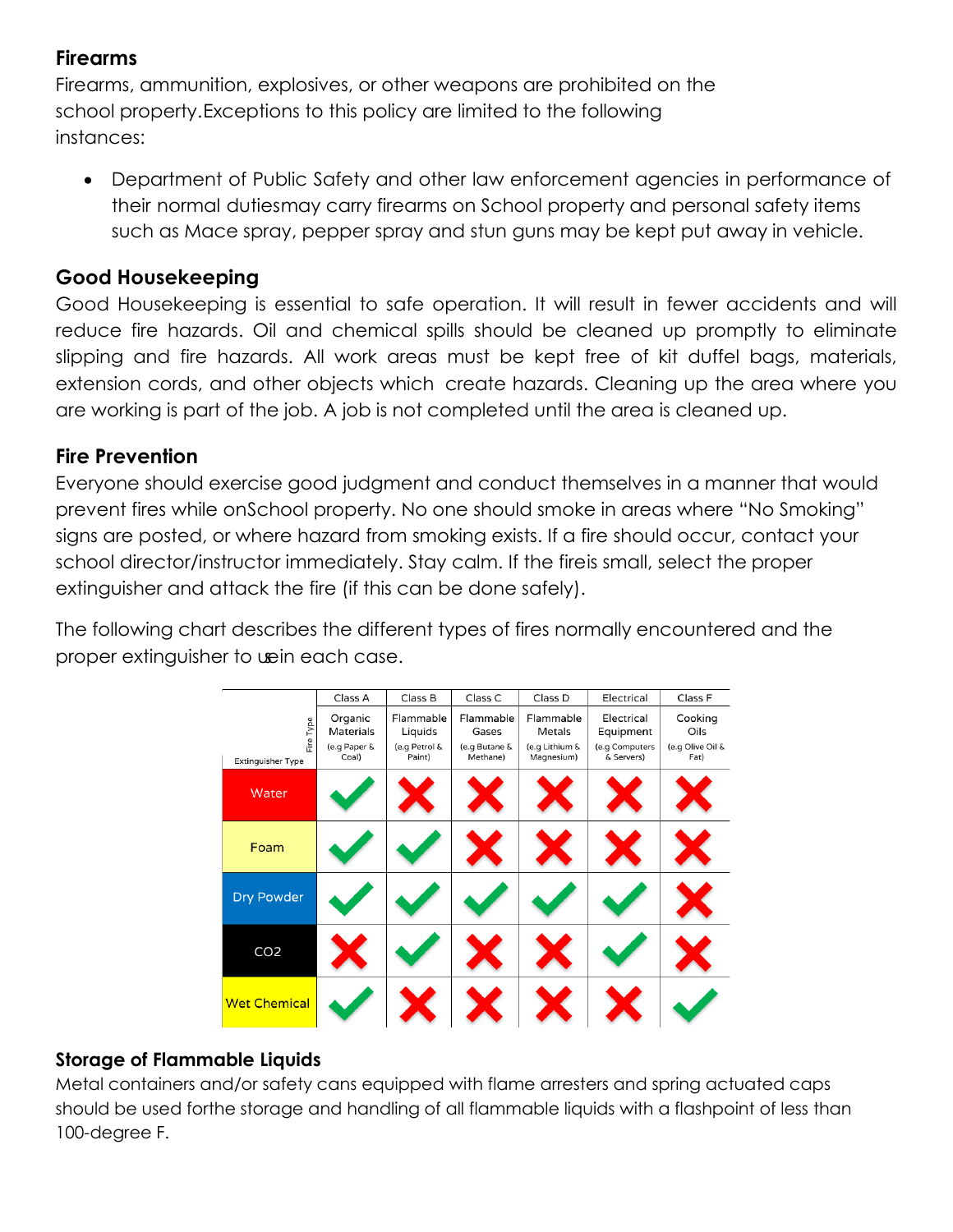# *SOLVENTS, CHEMICALS & CHEMICAL CLEANING, WATER TREATMENT*

## **Rule**

All chemicals and solvents are treated as potential hazards from initial delivery to ultimate use and require the use of safe practices at all times.

Anyone handling flammable liquids or chemicals of any type should wear appropriate protective clothing and will comply with industry safe practices and the safety instructions on the container label in regard to both the use and storage of these materials. Chemicals and materials with toxic fumes are to be used only in well- ventilated areas.

# **Responsibility**

It is the responsibility of everyone to be aware of the hazards related to the use of solvents, chemical cleaning materials, and other chemicals and to enforce the rules related to their use. Hazards to be considered when usingsolvents, chemical cleaning materials, and other chemicals are:

- Contact with a hazardous material can cause skin rash or dermatitis, corrosive burns, or eye damage.
- Potential explosive or fire hazard.
- The danger of ingestion of a poisonous, corrosive, or hazardous substance through the month orabsorbed through the skin.
- The inhalation of a volatile solvent, gas or toxic dust which may produce asphyxiation, intoxication, or damage to mucous membrane and internal organs.

# **First Aid**

First aid procedures vary depending on the chemical nature of the materials in question. Follow the instructionson the container label.

In the event that a person should come in contact with solvent or chemicals in the eyes or on the skin, theaffected area should be irrigated for a minimum of fifteen (15) minutes. If anyone ingests chemical materials or is splashed with a hazardous material and irrigation facilities are notavailable, they should immediately be referred to a hospital emergency room.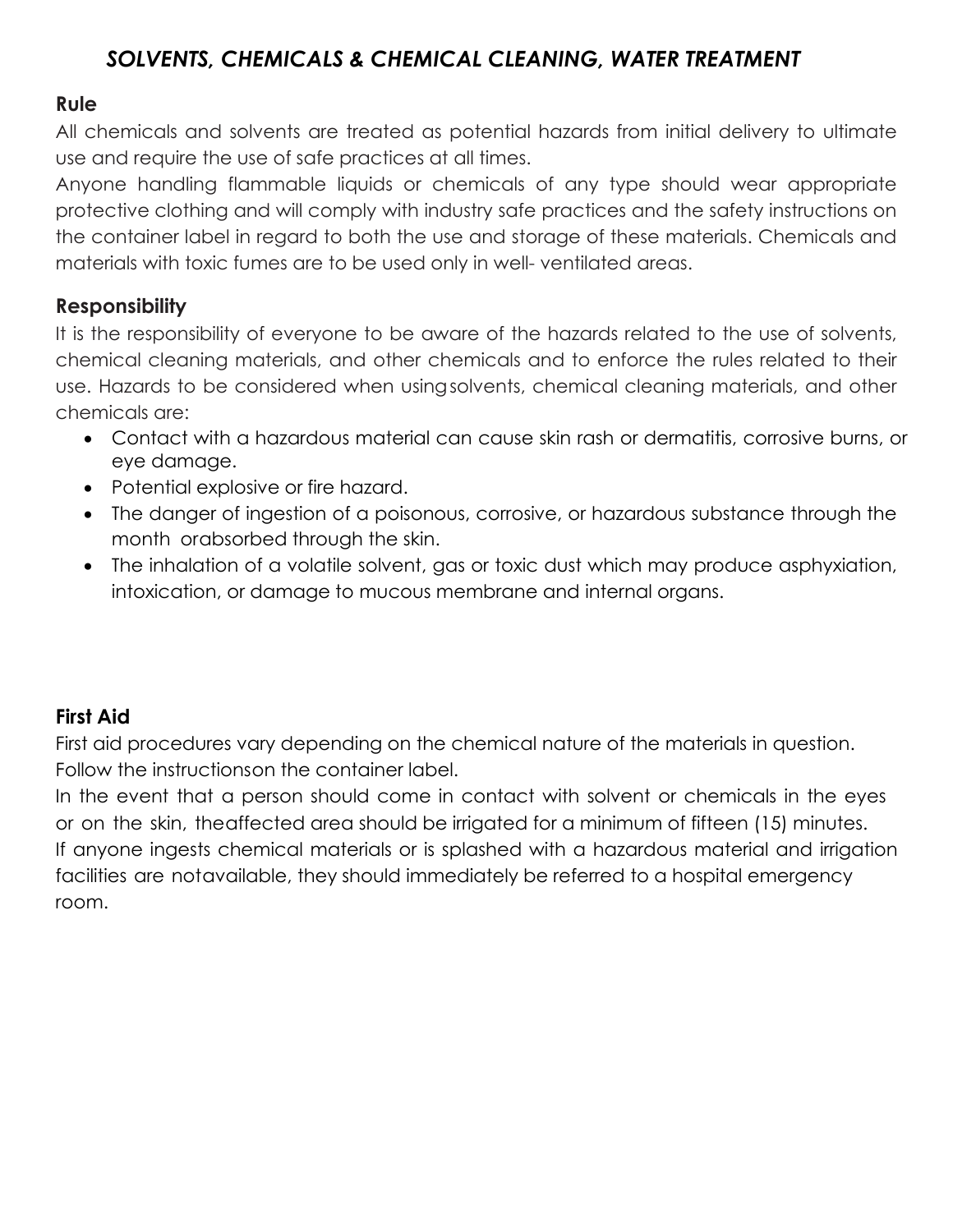#### **SEVERE WEATHER**

### **Tornado**

If (in the judgment of the owner or school director in charge) the threat of impending danger warrants it, thefollowing actions may be taken:

- Dismissal of all classes and assembly of students and employees into interior hallways and away from doswindows, doors, and partitions.
- Everyone should remain in these "safe" areas until in the opinion of the school Director the threat ofdanger is past.
- If the tornado or destructive wind strikes the building, everyone should sit on the floor, with backs against the wall, their heads between their knees, and their hands clasped over the backs of their heads until all danger is past.

### **Flooding**

Because of the elevation of the school, buildings at Hatfield's MCBC are not likely to flood. However, during periods of flooding, the school director will remain in contact with appropriate authorities and will keep both students and employees advised of local road conditions.

#### **Ice and Snow**

In the event that ice and/or snow threaten to make highway travel hazardous, the school director may dismiss classes early or begin classes late to allow commuters safe travels to and from.

### **Closing the School as the Result of Severe Weather**

Only the owner has the authority to close the school. When this action is taken, the owner will notify the school's director to then notify students and faculty via phone, email and/or social media.

### **Self-Determination Policy**

No student will attempt to attend class and no employee will report to work if, by their opinion or by the warning of law enforcement officials, travel conditions in their area are unsafe (or if other circumstances would place their lives/health in jeopardy).

### **EVACUATION PROCEDURES**

During an emergency evacuation, each instructor is responsible for the safe and orderly evacuation of his/her class. Instructors not in class should assist with any evacuation problems that may arise. It is the instructor's responsibility to prevent panic, control traffic, and provide calm leadership. The following guidelines should be observed:

Instructors should know the shortest route from the classroom to the nearest exit.

When the need to evacuate the building arises, the class should be directed to move single file through the nearest exit and well beyond the building to an area of safety.

The instructor should be last to leave in order to check that all students are out of the classroom and to close the door.

Never return to the building until instructed to do so by the appropriate authorities.